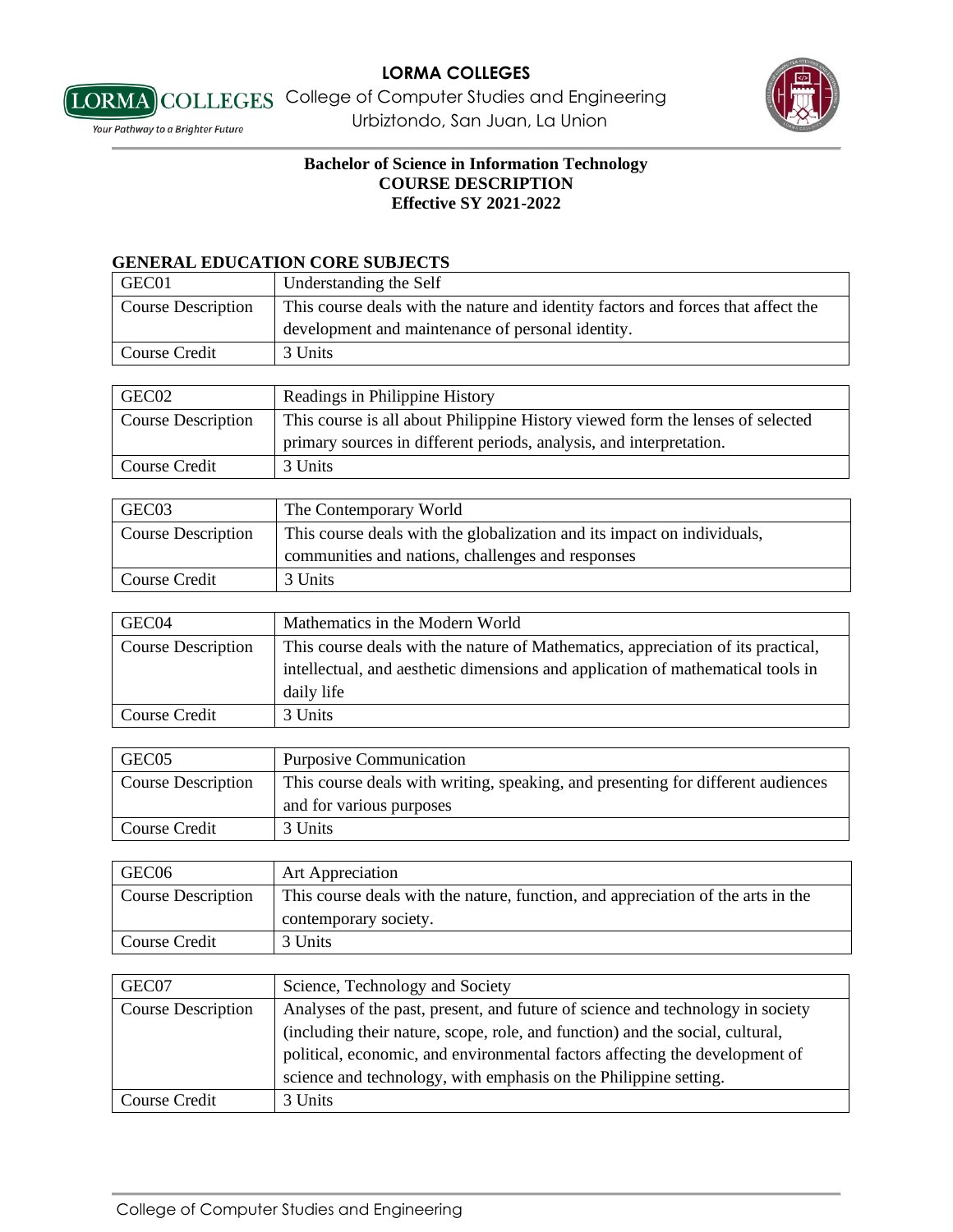



## **Bachelor of Science in Information Technology COURSE DESCRIPTION Effective SY 2021-2022**

| GEC08              | Ethics                                                                             |
|--------------------|------------------------------------------------------------------------------------|
| Course Description | This course deals with the principles of ethical behavior in modern society at the |
|                    | level of the person, society, and interaction with the environment and other       |
|                    | shared resources                                                                   |
| Course Credit      | 3 Units                                                                            |

## **GENERAL EDUCATION ELECTIVE SUBJECTS**

| GEE01                     | Philippine Popular Culture                                                          |
|---------------------------|-------------------------------------------------------------------------------------|
| <b>Course Description</b> | This three-unit course provides the students with critical perspectives in          |
|                           | understanding and way of knowing popular culture in the Philippines. This           |
|                           | course aims to explore new forms of art, music, and literature arising from         |
|                           | opportunities and demands of mass audiences, markets, and mass media, and           |
|                           | their social, economic and political contexts. This course also locates popular     |
|                           | culture as a historic-spatial condition and phenomenon of Philippine modernity.     |
|                           | It aims to investigate how the term popular culture is operationalized, circulated, |
|                           | re-produced, consumed and instrumentalized by the recurring social order.           |
| Course Credit             | 3 Units                                                                             |

| GEE02                     | <b>Environmental Science</b>                                                     |
|---------------------------|----------------------------------------------------------------------------------|
| <b>Course Description</b> | This three-unit course deals with the general concepts and principles pertaining |
|                           | to complex patterns of interaction between the physical environment and          |
|                           | biological communicates on earth. Emphasis is also given on the current          |
|                           | environmental issues and concerns as well as disaster risk management            |
|                           | techniques.                                                                      |
| Course Credit             | 3 Units                                                                          |

| GEE03                     | Gender and Society                                                                  |
|---------------------------|-------------------------------------------------------------------------------------|
| <b>Course Description</b> | This three-unit course aims to analyze the role of gender in society in             |
|                           | interdisciplinary and intersectional gender studies perspectives. Students develop  |
|                           | an independent ability to discuss theories and analyze the role of gender in        |
|                           | societal development. The course covers different empirical and theoretical         |
|                           | perspectives in gender studies in relation to how gender, ethnicity, class,         |
|                           | religion, ability, and sexuality interplay with societal institutions and the       |
|                           | development of society, with a focus on how this interplay creates and shapes       |
|                           | gendered bodies, subjects, identifications, gender relations, and power structures. |
| Course Credit             | 3 Units                                                                             |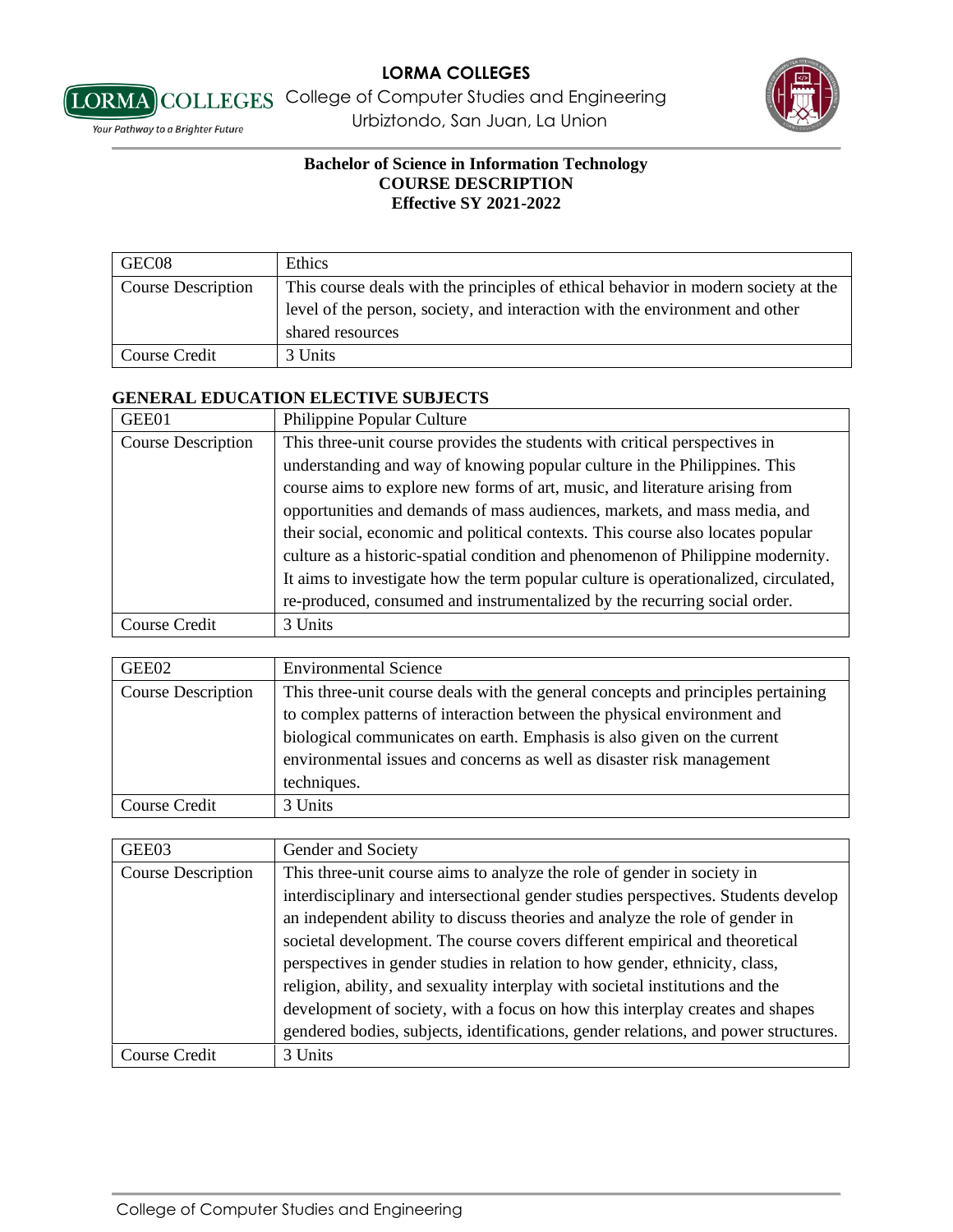

**LORMA** COLLEGES College of Computer Studies and Engineering *Vour Pathway to a Brighter Future* **Example 2** Urbiztondo, San Juan, La Union

## **Bachelor of Science in Information Technology COURSE DESCRIPTION Effective SY 2021-2022**

#### **GENERAL EDUCATION MANDATED SUBJECT**

| <b>RIZAL</b>       | Life and Works of Rizal                                                           |
|--------------------|-----------------------------------------------------------------------------------|
| Course Description | This course is designed to orient the students about the life, works and writings |
|                    | of the greatest hero and martyr of our nation from the day of his birth until the |
|                    | day of his death.                                                                 |
| Course Credit      | 3 Units                                                                           |

## **GENERAL EDUCATION INSTITUTIONAL SUBJECTS**

| CFVE01                    | <b>Christian Foundation and Values Education 1</b>                                 |
|---------------------------|------------------------------------------------------------------------------------|
| <b>Course Description</b> | This course is an introduction of the study of the Bible, the nature and being of  |
|                           | God in the power of God's word in one's life, with emphasis of the life, person,   |
|                           | and ministry of the Lord Jesus Christ. It also embraces Biblical Christian values  |
|                           | that will inspire the students to live uprightly and to achieve excellent and      |
|                           | honorable aspirations. This course also presents an in-department study scriptural |
|                           | study of life of an Old and New Testament personalities using both positive and    |
|                           | negative examples, students learn from context to face both the challenges of      |
|                           | everyday living and overwhelming experiences and to prepare the students in real   |
|                           | life situations.                                                                   |
| Course Credit             | 3 Units                                                                            |

| CFVE02             | <b>Christian Foundation and Values Education 2</b>                             |
|--------------------|--------------------------------------------------------------------------------|
| Course Description | This course provides instructions toward righteous living in the sight of God. |
|                    | One strong evidence that God truly has created humans is the "inner sense of   |
|                    | morality" in man which means that man was made in the image of God Himself     |
|                    | and was given the ability to choose what is good and right thing to do.        |
| Course Credit      | 3 Units                                                                        |

#### **COMMON COURSES**

| <b>INTROCOM</b>           | Introduction to Computing                                                    |
|---------------------------|------------------------------------------------------------------------------|
| <b>Course Description</b> | This course provides an overview of the Computing Industry and Computing     |
|                           | profession including Research and Applications in different fields, an       |
|                           | Appreciation of Computing in different fields such as Biology, Sociology,    |
|                           | Environment and Gaming, an understanding of ACM Requirements, an             |
|                           | Appreciation of the history of computing and knowledge of the key components |
|                           | of Computer Systems (Organization and Architecture), Malware, Computer       |
|                           | Security, Internet and Internet Protocols. HTML4/5 and CSS.                  |
| Course Credit             | 3 Units                                                                      |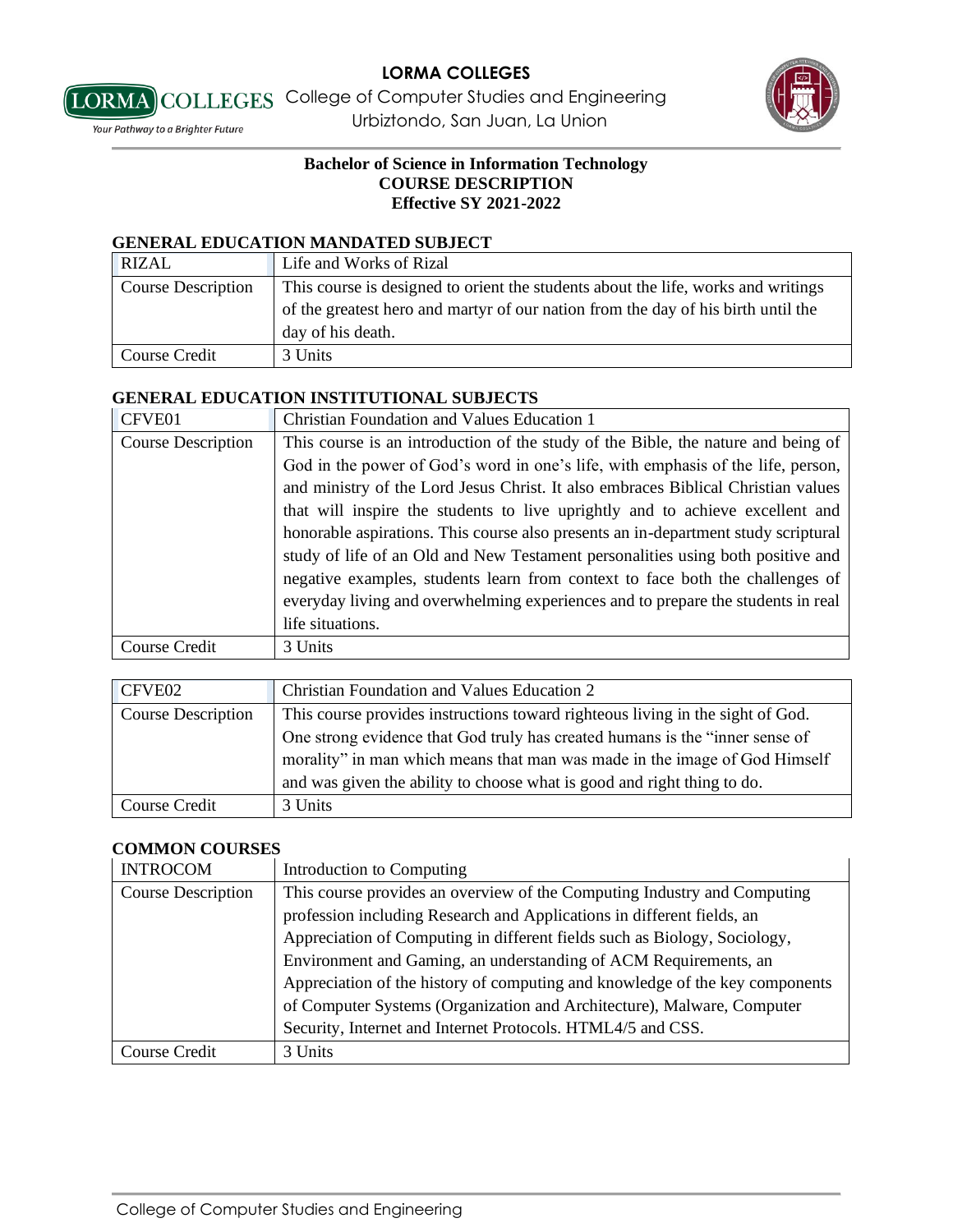



#### **Bachelor of Science in Information Technology COURSE DESCRIPTION Effective SY 2021-2022**

| COMPRO1                   | Fundamentals of Problem Solving and Programming 1                                 |
|---------------------------|-----------------------------------------------------------------------------------|
| <b>Course Description</b> | The Course covers the use of General purpose programming language to solve        |
|                           | problems. The emphasis is to train students to design, implement, test, and debug |
|                           | programs intended to solve computing problems using fundamental                   |
|                           | programming construct.                                                            |
| Course Credit             | 3 Units                                                                           |
|                           |                                                                                   |
| COMPRO2                   | Intermediate Problem Solving and Programming 2                                    |
| <b>Course Description</b> | This course is a continuation of IT02. The emphasis to train students to design,  |
|                           | implement, test and debug programs intended to solve computing problems           |
|                           | using basic data structures and standard libraries.                               |
| Course Credit             | 3 Units                                                                           |

| <b>DATASTRUC</b>          | Data Structures and Algorithm                                                   |
|---------------------------|---------------------------------------------------------------------------------|
| <b>Course Description</b> | The course covers the standard data representation and algorithms to solve      |
|                           | computing problems efficiently (with respect to space requirements and time     |
|                           | complexity of algorithm). This covers the following: Stacks, Queues, Trees,     |
|                           | Graphs, Maps, and sets thorough discussions of sorting and searching algorithms |
|                           | and hashing is covered.                                                         |
| Course Credit             | 3 Units                                                                         |

| INFOMAN1           | <b>Information Management 1</b>                                            |
|--------------------|----------------------------------------------------------------------------|
| Course Description | This course covers information management, database design, data modeling, |
|                    | SQL, and implementation using relational database system.                  |
| Course Credit      | 3 Units                                                                    |

| <b>APPDEV</b>             | Applications Development and Emerging Technologies                            |
|---------------------------|-------------------------------------------------------------------------------|
| <b>Course Description</b> | This course covers physical design and implementation of information systems  |
|                           | applications. Implementation in emerging distributed computing environments   |
|                           | using traditional and contemporary development methodologies. Students will   |
|                           | utilize a contemporary development environment to implement a project that    |
|                           | spans the scope of the pre-requisite courses. Object-oriented programming and |
|                           | methods and some procedural methods will be employed.                         |
| Course Credit             | 3 Units                                                                       |

# **PROFESSIONAL COURSES**

| CAPSPRO1                  | Capstone Project 1                                                                |
|---------------------------|-----------------------------------------------------------------------------------|
| <b>Course Description</b> | This course focuses on a culminating activity that generates and output useful in |
|                           | the development of solutions. The developed capstone project shall be accepted    |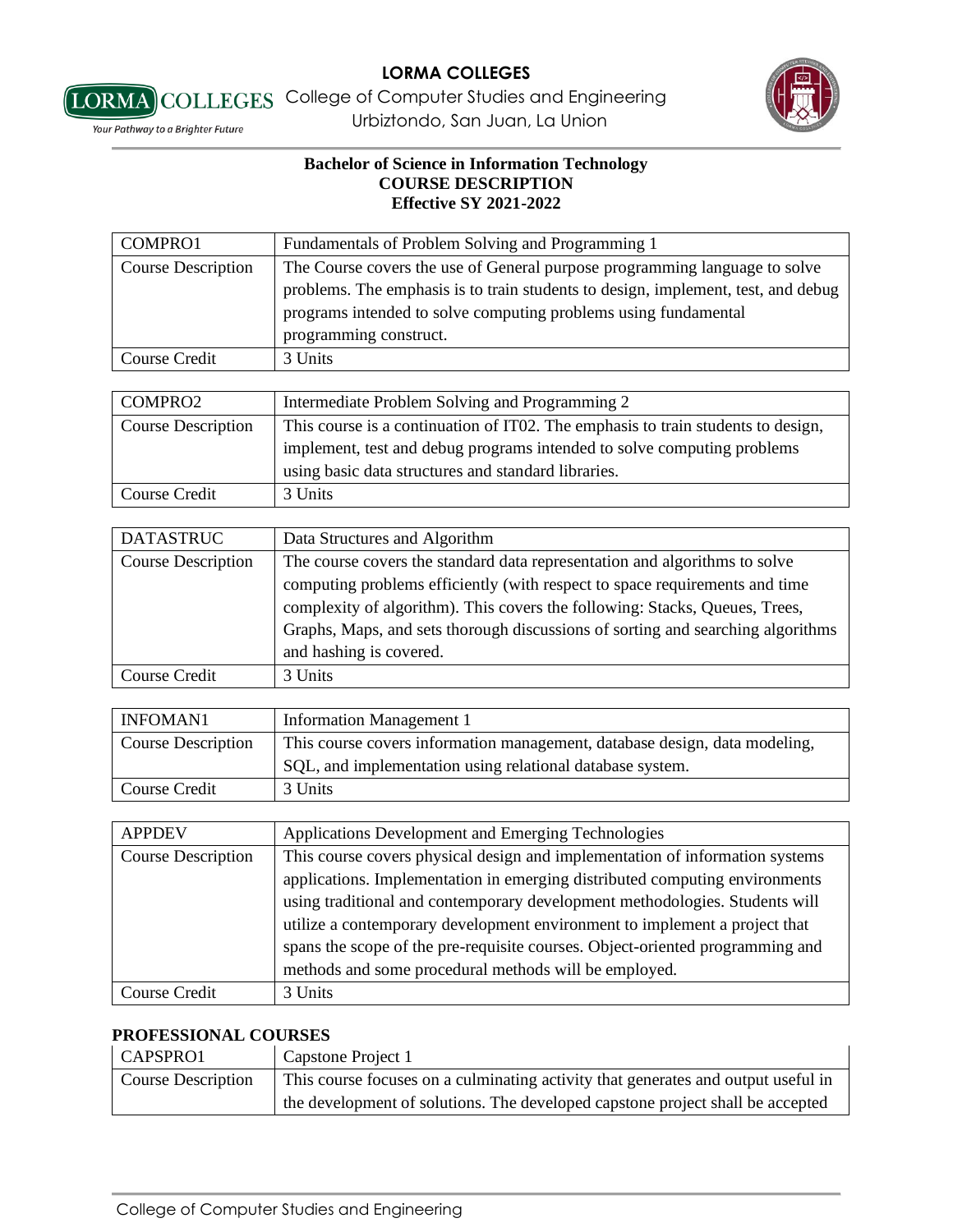



[LORMA] COLLEGES College of Computer Studies and Engineering *Vour Pathway to a Brighter Future* **Example 2** Urbiztondo, San Juan, La Union

|                           | if the same can only be developed upon application and integration of all the      |
|---------------------------|------------------------------------------------------------------------------------|
|                           | desired outcomes which the students have gained from his personal experience.      |
| <b>Course Credit</b>      | 3 Units                                                                            |
|                           |                                                                                    |
| CAPSPRO2                  | Capstone Project 2                                                                 |
| <b>Course Description</b> | This course is a continuation of Capstone Project 1. This covers implementation,   |
|                           | evaluation and interpretation of results and enhancement.                          |
| <b>Course Credit</b>      | 3 Units                                                                            |
|                           |                                                                                    |
| <b>DISTRUC</b>            | <b>Discrete Structures</b>                                                         |
| <b>Course Description</b> | This course deals with logic, sets, proofs, growth of functions, theory of numbers |
|                           | counting techniques, trees and graph theory.                                       |
| <b>Course Credit</b>      | 3 Units                                                                            |
|                           |                                                                                    |
| <b>UIUX</b>               | UI/UX Design and Programming                                                       |
| <b>Course Description</b> | The course is intended to introduce students to the discipline concerned with the  |
|                           | design, evaluation & implementation of various computing systems intended for      |
|                           | human use. Emphasis will be placed on understanding human behavior with            |
|                           | interactive objects, knowing how to develop and evaluate interactive software      |
|                           | using a human-centered approach, and general knowledge of HCI design issues        |
|                           | with multiple types of interactive applications                                    |
| <b>Course Credit</b>      | 3 Units                                                                            |
|                           |                                                                                    |
| IAS1                      | Information Assurance and Security 1                                               |
| <b>Course Description</b> | This course covers fundamental concepts necessary to understand the threats to     |
|                           | security as well as various defences against the threats. This also includes an    |
|                           | understanding of existing threats, planning for security, technology used to       |
|                           | defend a computer system and implementing security measures and technology.        |
| <b>Course Credit</b>      | 3 Units                                                                            |
|                           |                                                                                    |
| IAS <sub>2</sub>          | Information Assurance and Security 2                                               |
| <b>Course Description</b> | Information systems security models, software security and systems lifecycle       |
|                           | management, policy development, personnel responsibilities, contingency            |
|                           | planning, physical security, administrative controls, and information security     |
|                           | assessment methods.                                                                |
| Course Credit             | 3 Units                                                                            |
|                           |                                                                                    |
| <b>INFOMAN2</b>           | <b>Information Management 2</b>                                                    |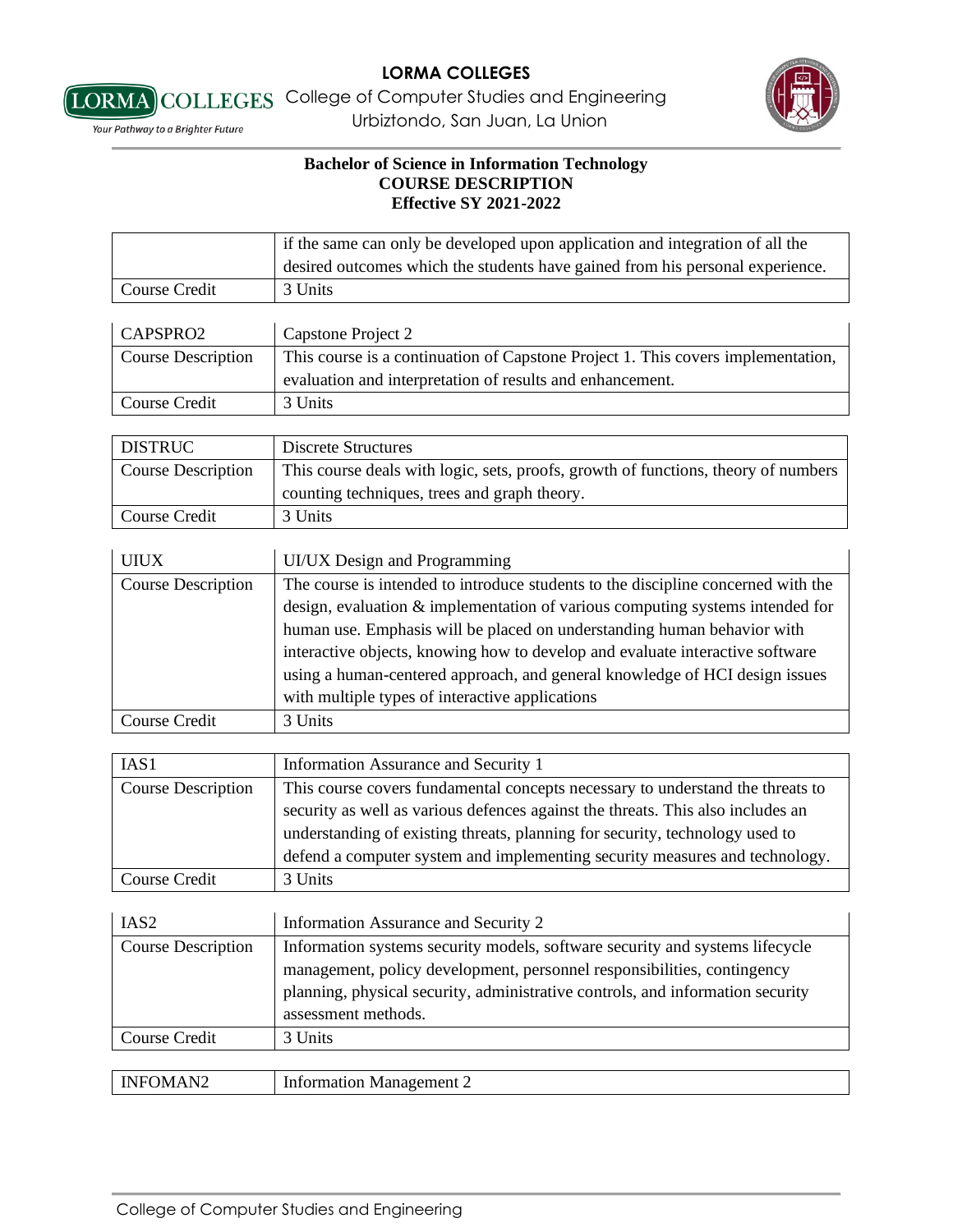



[LORMA] COLLEGES College of Computer Studies and Engineering *Vour Pathway to a Brighter Future* **Example 2** Urbiztondo, San Juan, La Union

| <b>Course Description</b> | The course covers discussion of database systems, the nature of the data, data |
|---------------------------|--------------------------------------------------------------------------------|
|                           | association, data semantics and data models. A specific DBMS will be used to   |
|                           | implement data models for use in business application programs.                |
| Course Credit             | 3 Units                                                                        |
| <b>Contact Hours/Week</b> | 2 Hours Lecture and 3 Hours Laboratory                                         |
| Prerequisite              | InfoMan1                                                                       |
|                           |                                                                                |
| <b>IPT</b>                | Integrative and Programming Technologies                                       |
| <b>Course Description</b> | This course examines the integration of systems and applications across global |
|                           | businesses; explores programming interfaces, data mapping and exchange,        |
|                           | scripting, and programming languages to support the configuration,             |
|                           | maintenance, integration, and security of systems.                             |
| Course Credit             | 3 Units                                                                        |

| NET <sub>1</sub>          | Networking 1                                                                                                                                                                                                                                                                                                                 |
|---------------------------|------------------------------------------------------------------------------------------------------------------------------------------------------------------------------------------------------------------------------------------------------------------------------------------------------------------------------|
| <b>Course Description</b> | This course first introduces the fundamental building blocks that form a modern<br>network, such as protocols, topologies, hardware, and network operating<br>systems. It also provides in-depth coverage of the most important concepts in<br>contemporary networking, such as TCP/IP, Ethernet, wireless transmission, and |
|                           | security.                                                                                                                                                                                                                                                                                                                    |
| <b>Course Credit</b>      | 3 Units                                                                                                                                                                                                                                                                                                                      |

| NET <sub>2</sub>          | Networking 2                                                                   |
|---------------------------|--------------------------------------------------------------------------------|
| <b>Course Description</b> | The objective of the course is to familiarize students with basics and Advance |
|                           | Networking. This course is job oriented course and designed to produce         |
|                           | networking professionals capable of implementing, administration, maintaining  |
|                           | Networks and overall systems                                                   |
| Course Credit             | 3 Units                                                                        |

| <b>PRACTIC</b>            | Practicum (486 Hours)                                                            |
|---------------------------|----------------------------------------------------------------------------------|
| <b>Course Description</b> | Practicum/OJT is a required course for Bachelor of Science in Information        |
|                           | Technology. This course focuses on the application and integration of            |
|                           | knowledge, attitude, values and skills in the workplace. It encapsulates the     |
|                           | application of theories acquired in the classrooms and actual experiences in the |
|                           | workplace, whereby students will have the opportunity to experience a real life  |
|                           | workplace scenario. Further, the students will be exposed to relevant workplace  |
|                           | challenges that may soon arise in the practice of their practicum. Thus, making  |
|                           | the students to have a firsthand knowledge on how things are being practice and  |
|                           | in the workplace.                                                                |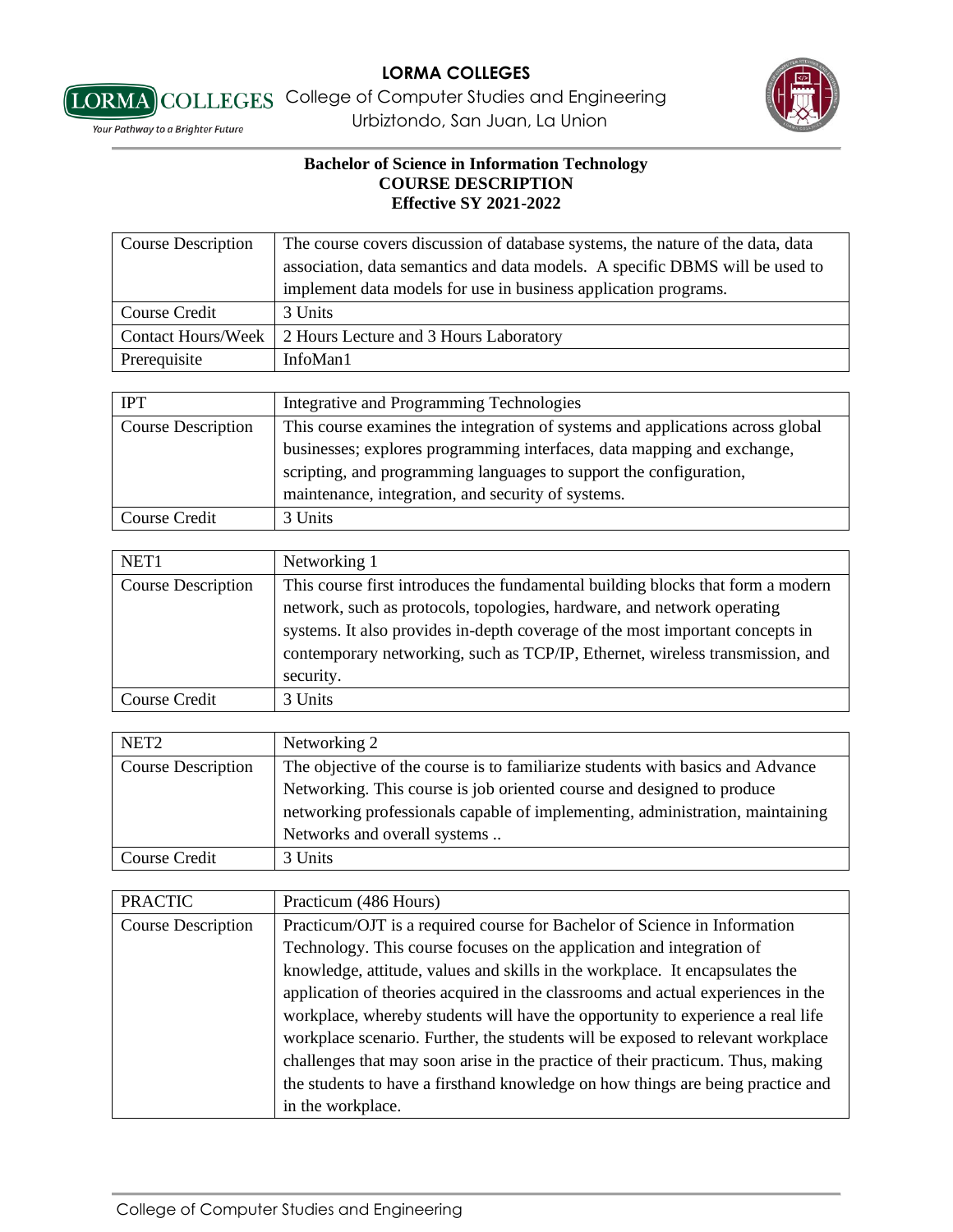

[LORMA] COLLEGES College of Computer Studies and Engineering *Vour Pathway to a Brighter Future* **Example 2** Urbiztondo, San Juan, La Union

## **Bachelor of Science in Information Technology COURSE DESCRIPTION Effective SY 2021-2022**

| Course Credit             | 6 Units                                                                            |
|---------------------------|------------------------------------------------------------------------------------|
|                           |                                                                                    |
| <b>QUANTI</b>             | <b>Quantitative Methods</b>                                                        |
| <b>Course Description</b> | This course introduces the basic concepts of data analysis and statistical         |
|                           | computing, both increasingly. The emphasis is on the practical application of      |
|                           | quantitative reasoning, visualization, and data analysis. The goal is to provide   |
|                           | students pragmatic tools for assessing statistical claims and conducting their own |
|                           | basic statistical analyses.                                                        |
| Course Credit             | 3 Units                                                                            |

| <b>SOCPROF</b>            | Social and Professional Issues                                                   |
|---------------------------|----------------------------------------------------------------------------------|
| <b>Course Description</b> | The course introduces ethics and ethical theories; provides discussions on the   |
|                           | ethical dilemmas and issues facing practitioners. An appreciation and discussion |
|                           | of the Code of Ethics of I. T. Professionals; cybercrimes and appropriate        |
|                           | Philippine Laws are also included.                                               |
| Course Credit             | 3 Units                                                                          |

| <b>SYSADMIN</b>           | <b>System Administration and Maintenance</b>                                   |
|---------------------------|--------------------------------------------------------------------------------|
| <b>Course Description</b> | The aim of this course is to give the students an overview of operating system |
|                           | and how works with other hardware in a computer system.                        |
| Course Credit             | 3 Units                                                                        |

| <b>SIA</b>                | Systems Integration and Architecture                                               |
|---------------------------|------------------------------------------------------------------------------------|
| <b>Course Description</b> | This course focuses on the integration of information systems in organizations,    |
|                           | the process by which different computing systems and software applications are     |
|                           | linked together physically or functionally. It examines the strategies and methods |
|                           | for blending a set of interdependent systems into a functioning or unified whole,  |
|                           | thereby enabling two or more applications to interact and exchange data            |
|                           | seamlessly. The course will explore tools and techniques for systems integration   |
|                           | as well as proven management practices for integration projects.                   |
| Course Credit             | 3 Units                                                                            |

# **ADDITIONAL PROFESSIONAL COURSES**

| WEBDEV1                   | Web Development 1                                                                  |
|---------------------------|------------------------------------------------------------------------------------|
| <b>Course Description</b> | In this class, students will focus on learning the basics of web design and coding |
|                           | in HTML, CSS, and Javascript. The premier markup and styling languages of the      |
|                           | internet. Students will learn to use HTML tags to create forms, tables, navigation |
|                           | bars, website layouts, and to embed pictures and videos. The student will also     |
|                           | learn how to design their web pages using CSS. The students will be using          |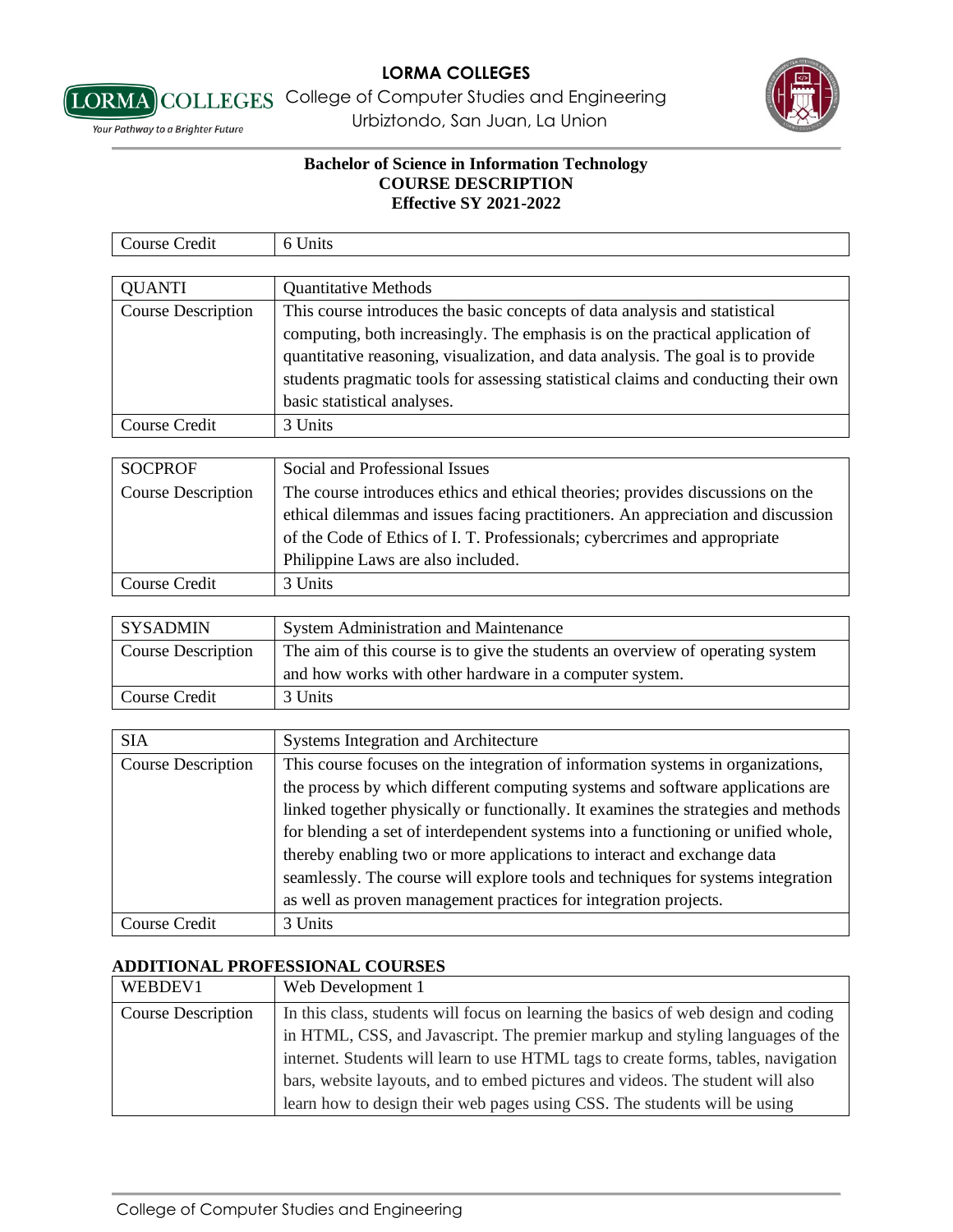



*Vour Pathway to a Brighter Future* **Example 2** Urbiztondo, San Juan, La Union

|               | Javascript as their programming language. Near the end of the course, students<br>will also learn about web hosting and will be given the opportunity to upload<br>their work online. |
|---------------|---------------------------------------------------------------------------------------------------------------------------------------------------------------------------------------|
| Course Credit | 3 Units                                                                                                                                                                               |

| WEBDEV2                   | Web Development 2                                                                 |
|---------------------------|-----------------------------------------------------------------------------------|
| <b>Course Description</b> | PHP or Hypertext Preprocessor is a server-side and open-source programming        |
|                           | language that is used for developing interactive web sites. PHP is described as a |
|                           | simple language and it is relatively easy to learn which makes PHP as one of the  |
|                           | fastest-growing programming languages today. Web Development 2 will equip         |
|                           | the students basic to advance topics pertaining to developing websites using      |
|                           | PHP; this will cover from basic coding to advanced database connection. It will   |
|                           | give the students confidence to develop web sites that primarily connect to       |
|                           | certain databases and will give them the edge and competency with other IT        |
|                           | professionals in the future.                                                      |
| Course Credit             | 3 Units                                                                           |

| MobDev1                   | <b>Hybrid Mobile Development</b>                                                  |
|---------------------------|-----------------------------------------------------------------------------------|
| <b>Course Description</b> | In this course, the students will learn about cross-platform (iOS and Android)    |
|                           | mobile application development using the Flutter framework. The students will     |
|                           | explore concepts such as stateful and stateless widgets; material design; themes; |
|                           | assets; text input; gestures; retrieving local and real-time data; using location |
|                           | services and maps; testing mobile applications; architecting and employing best   |
|                           | practices for developing mobile applications. The course has both lecture and     |
|                           | laboratory sessions. The lecture session covers basic concepts whereas the lab    |
|                           | sessions give hands-on experience on the topics covered in the lecture sessions.  |
| Course Credit             | 3 Units                                                                           |

| MobDev2                   | Native Mobile Development                                                         |
|---------------------------|-----------------------------------------------------------------------------------|
| <b>Course Description</b> | This course is concerned with the development of applications on mobile and       |
|                           | wireless computing platforms. In this course the students will learn Kotlin, the  |
|                           | recommended programming language for developing Android apps. The students        |
|                           | will use the Android Studio tool to build these apps, and the students will learn |
|                           | the fundamental concepts of Android development along the way.                    |
|                           | By the end of this course, you will have created a collection of well-designed,   |
|                           | interesting, and fun Android apps.                                                |
| Course Credit             | 3 Units                                                                           |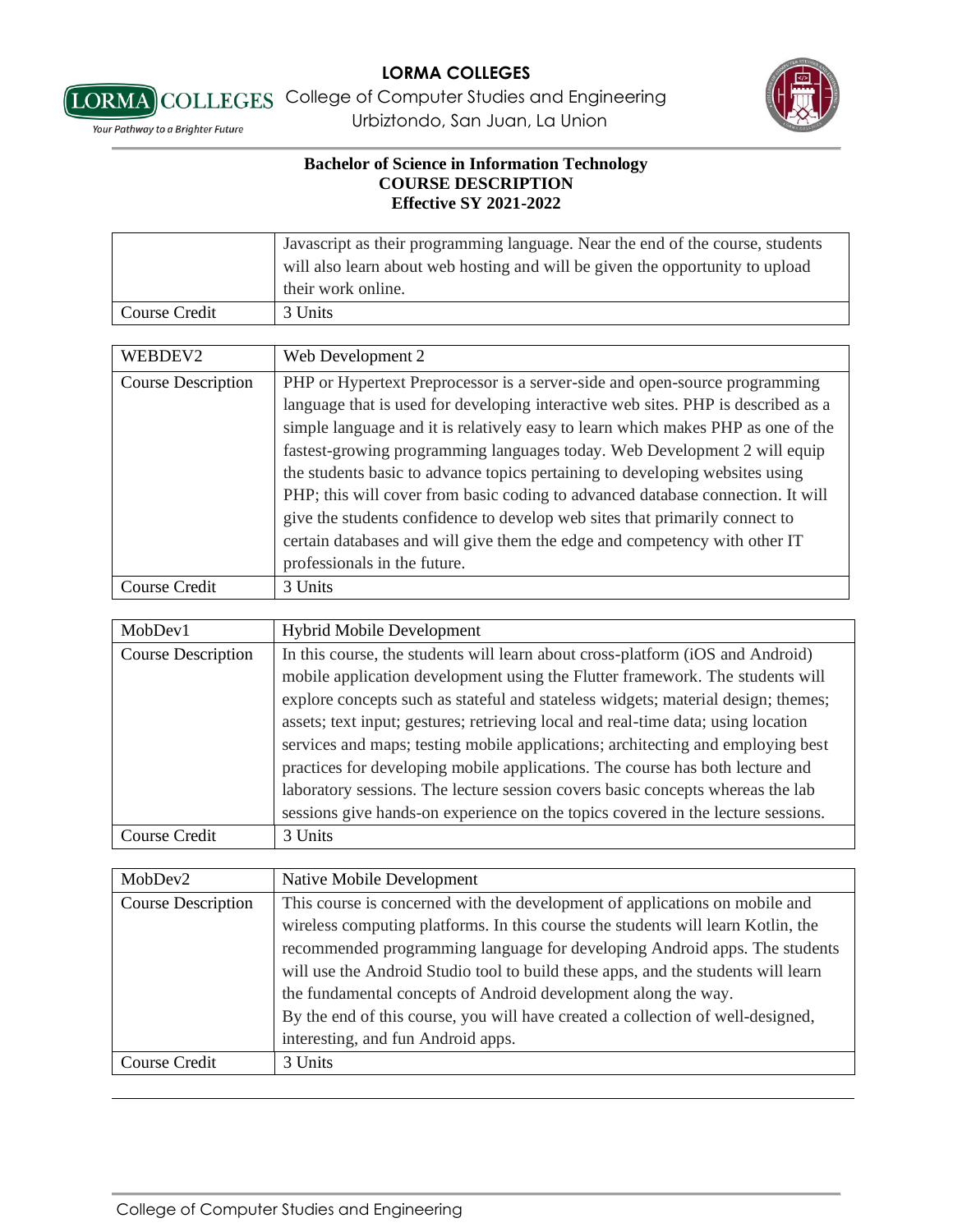



[LORMA] COLLEGES College of Computer Studies and Engineering *Vour Pathway to a Brighter Future* **Example 2** Urbiztondo, San Juan, La Union

| <b>OOP</b>                | <b>Object Oriented Programming</b>                                              |
|---------------------------|---------------------------------------------------------------------------------|
| <b>Course Description</b> | This course allows the student to learn and apply the basic language syntax and |
|                           | principles of object-oriented programming to solve computational problems       |
|                           | adhering to the standards and guidelines of documentation.                      |
| Course Credit             | 3 Units                                                                         |
|                           |                                                                                 |
| SoftEng                   | Software Engineering                                                            |

| <b>DOILLILE</b>           | $50100$ and $1000$ and $1000$                                                    |
|---------------------------|----------------------------------------------------------------------------------|
| <b>Course Description</b> | This course provides an overview of the software engineering process. Topics     |
|                           | include requirement analysis, analysis modeling, software design fundamentals,   |
|                           | software testing, quality assurance, quality processes and software maintenance. |
|                           | Principles of object-oriented programming, programming languages, object-        |
|                           | oriented modeling and ethical issues are also discussed.                         |
| <b>Course Credit</b>      | 3 Units                                                                          |

| <b>EVENTDP</b>            | Event-Driven Programming                                                                                                                                                                                                                                                                                                                                                |
|---------------------------|-------------------------------------------------------------------------------------------------------------------------------------------------------------------------------------------------------------------------------------------------------------------------------------------------------------------------------------------------------------------------|
| <b>Course Description</b> | This course introduces computer programming using object-oriented<br>programming principles. Emphasis is on event-driven programming methods,<br>including creating and manipulating objects, classes, and using object-oriented<br>tools such as the class debugger. Upon completion, students should be able to<br>design, code, test and debug at a beginning level. |
| Course Credit             | 3 Units                                                                                                                                                                                                                                                                                                                                                                 |

| FAS                       | <b>Fieldtrips and Seminars</b>                                                    |
|---------------------------|-----------------------------------------------------------------------------------|
| <b>Course Description</b> | Fieldtrips and Seminar is a required course for Bachelor of Science in            |
|                           | Information Technology (IT). Students have the opportunity to have a short        |
|                           | glimpse of what is stored for them after their graduation. Further, students will |
|                           | be exposed to relevant and information technology related industry as a part of   |
|                           | their company visit. This course is more than applying knowledge whereby it       |
|                           | requires the thoughtful application of skills in actual conduct trainings,        |
|                           | workshops and seminars respectively. Thus, making students have the firsthand     |
|                           | experience on how these events are being practiced in any given field of          |
|                           | specialization. Further, students are required to have at least Ten (10) company  |
|                           | visits during their semester may it either be in the Great Manila Area or in the  |
|                           | nearby provinces. Furthermore, this requires enrolled students to                 |
|                           | conduct/organize seminars and submit a well organize, scholarly done              |
|                           | documentation thereafter as part on their output. Moreover, students also are     |
|                           | bound to find/initiate/convince/look up to/solicit who will be their              |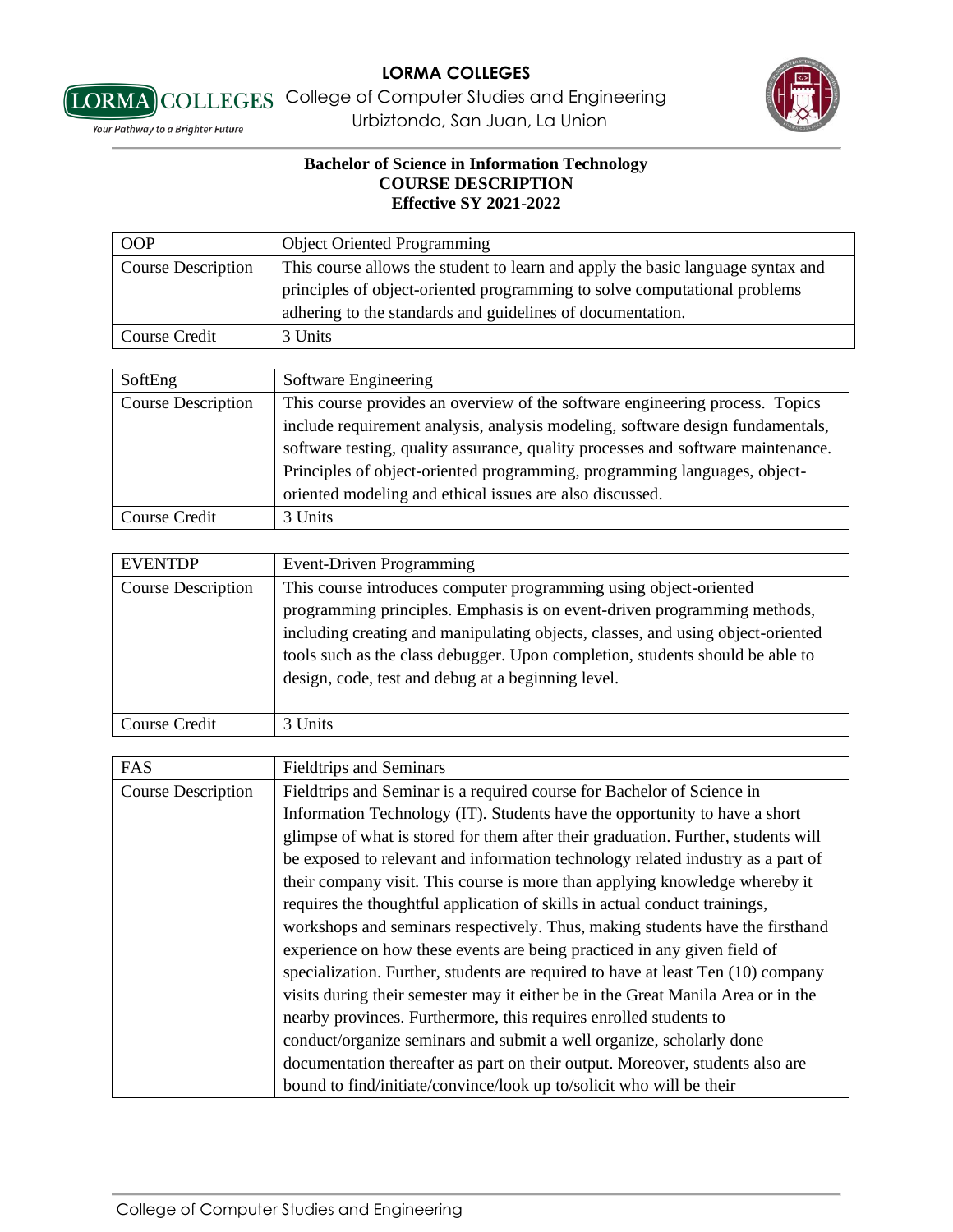

[LORMA] COLLEGES College of Computer Studies and Engineering *Vour Pathway to a Brighter Future* **Example 2** Urbiztondo, San Juan, La Union

### **Bachelor of Science in Information Technology COURSE DESCRIPTION Effective SY 2021-2022**

|               | lecturer/keynote speaker/resource person for the seminar with the approval of the |
|---------------|-----------------------------------------------------------------------------------|
|               | adviser. Topics that are to be presented must be within the bounds of information |
|               | technology and computer engineering vs. management information systems,           |
|               | robotics, web application, embedded systems, trends in information technology,    |
|               | trends in computer engineering, software development applications and             |
|               | software/hardware engineering.                                                    |
| Course Credit | 1 Unit                                                                            |

#### **PROFESSIONAL ELECTIVES**

| ITE01                     | Information Technology Elective 1                                                    |
|---------------------------|--------------------------------------------------------------------------------------|
| <b>Course Description</b> | In this course, students will learn the different types of data analysis and the key |
|                           | steps in a data analysis process. The basic techniques of data science which         |
|                           | includes prominent algorithms uses to mine data and basic statistical modeling       |
|                           | will also be included.                                                               |
| Course Credit             | 3 Units                                                                              |

| ITE <sub>02</sub>  | Information Technology Elective 2                                                   |
|--------------------|-------------------------------------------------------------------------------------|
| Course Description | This course allows the student to learn basic knowledge and skills to engage in     |
|                    | innovative design and development of IoT solutions. This also includes trends       |
|                    | and characteristics in the IoT field as well as challenges and application patterns |
|                    | for user-interaction in IoT settings.                                               |
| Course Credit      | 3 Units                                                                             |

| ITE <sub>03</sub>         | Information Technology Elective 3                                                 |
|---------------------------|-----------------------------------------------------------------------------------|
| <b>Course Description</b> | This course provides an overview of Enterprise Resource Planning software         |
|                           | systems and their role within the organization. Students will also learn critical |
|                           | success factors and implementation strategies.                                    |
| Course Credit             | 3 Units                                                                           |

| ITE04              | Information Technology Elective 4                                                                                                                                     |
|--------------------|-----------------------------------------------------------------------------------------------------------------------------------------------------------------------|
| Course Description | This course provides an overview of some emerging techniques and technologies<br>in Information Technology and teaches concepts of advanced programming<br>languages. |
| Course Credit      | 3 Units                                                                                                                                                               |

| ITE <sub>05</sub>         | Information Technology Elective 5                                               |
|---------------------------|---------------------------------------------------------------------------------|
| <b>Course Description</b> | This course will cover the principals of information systems including analysis |
|                           | and design. Students will learn techniques in data requirements collection and  |
|                           | analysis along with methods to modeling data needs. Modeling of data will occur |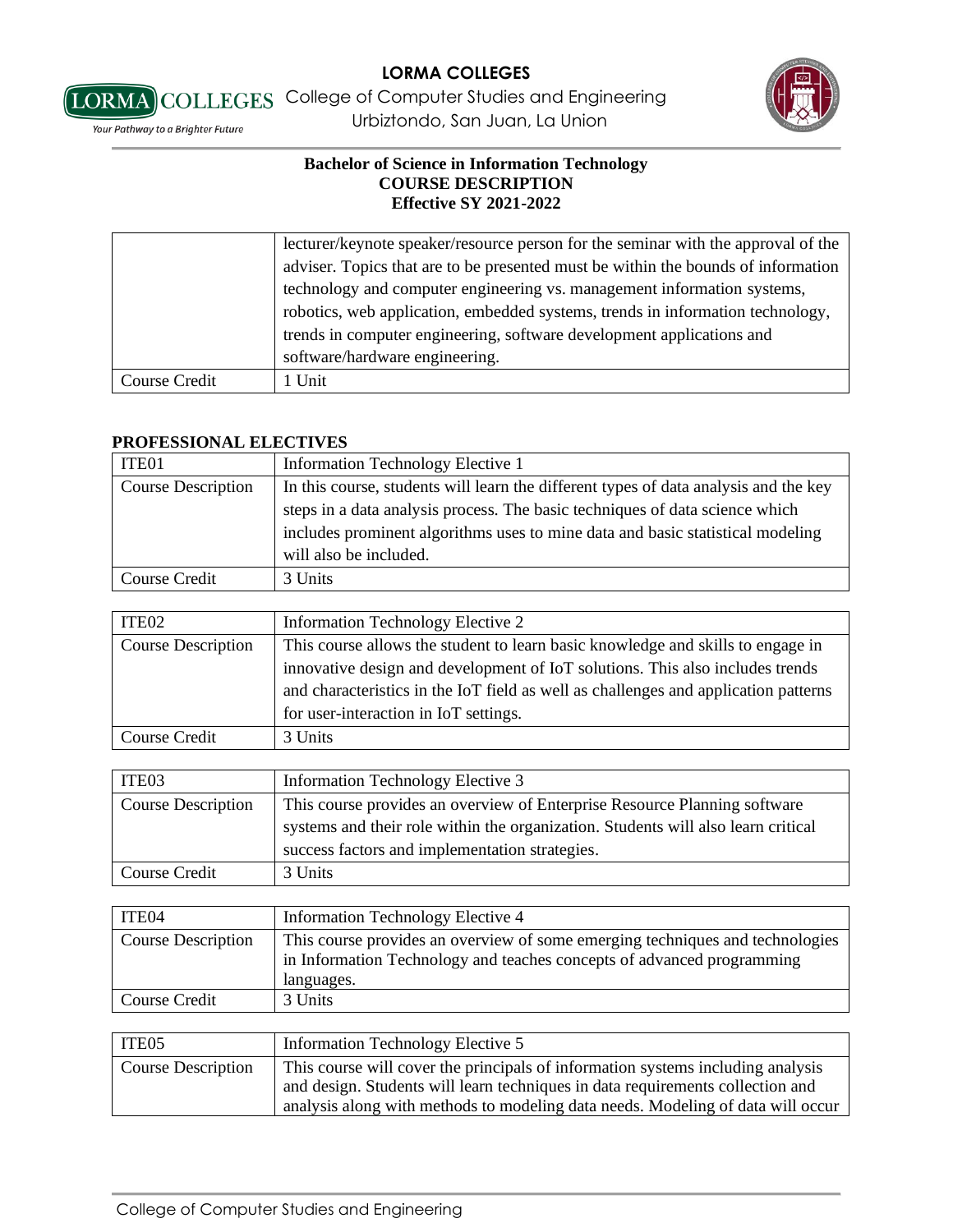

[LORMA] COLLEGES College of Computer Studies and Engineering *Vour Pathway to a Brighter Future* **Example 2** Urbiztondo, San Juan, La Union

## **Bachelor of Science in Information Technology COURSE DESCRIPTION Effective SY 2021-2022**

|               | at the conceptual, logical, and physical levels along with an ability to compare<br>and contrast the different approaches given their merits and limitations. |
|---------------|---------------------------------------------------------------------------------------------------------------------------------------------------------------|
| Course Credit | 3 Units                                                                                                                                                       |

## **FREE ELECTIVES**

| FE01                      | Free Elective 1                                                                   |
|---------------------------|-----------------------------------------------------------------------------------|
| <b>Course Description</b> | The course is an introduction to Business Analytics. It covers managerial         |
|                           | statistical tools in descriptive analytics and predictive analytics, including    |
|                           | regression. Other topics covered include forecasting, risk analysis, simulation,  |
|                           | and data mining, and decision analysis. This course provides students with the    |
|                           | fundamental concepts and tools needed to understand the emerging role of          |
|                           | business analytics in organizations and shows students how to apply basic         |
|                           | business analytics tools in a spreadsheet environment, and how to communicate     |
|                           | with analytics professionals to effectively use and interpret analytic models and |
|                           | results for making better business decisions. Emphasis is placed on applications, |
|                           | concepts and interpretation of results, rather than theory and calculations.      |
|                           | Students use a computer software package for data analysis.                       |
| Course Credit             | 3 Units                                                                           |

| FE <sub>02</sub>          | Free Elective 2                                                                  |
|---------------------------|----------------------------------------------------------------------------------|
| <b>Course Description</b> | This syllabus is designed for learners who are learning a new foreign language.  |
|                           | The aim is to develop an ability to use the language effectively for purposes of |
|                           | practical communication.                                                         |
| Course Credit             | 3 Units                                                                          |

| FE03                      | Free Elective 3                                                                    |
|---------------------------|------------------------------------------------------------------------------------|
| <b>Course Description</b> | The course includes the journey into the world of entrepreneurship with            |
|                           | introspection of a business idea into a viable venture. The focus is on unleashing |
|                           | the entrepreneurial spirit in each individual                                      |
| Course Credit             | 3 Units                                                                            |

| <b>FE04</b>               | Free Elective 4                                                                      |
|---------------------------|--------------------------------------------------------------------------------------|
| <b>Course Description</b> | This course uses the "Lean Startup" concept as a canvas to give students the         |
|                           | essential knowledge needed to either start their own business or join a startup and  |
|                           | be a major contributor. In addition to learning about entrepreneurship, the legal    |
|                           | aspects of starting a business, and the life and experience of                       |
|                           | working at a startup, students will get hands-on skills they can use in any startup  |
|                           | or to start their own business. Every student will practice these skills in-class by |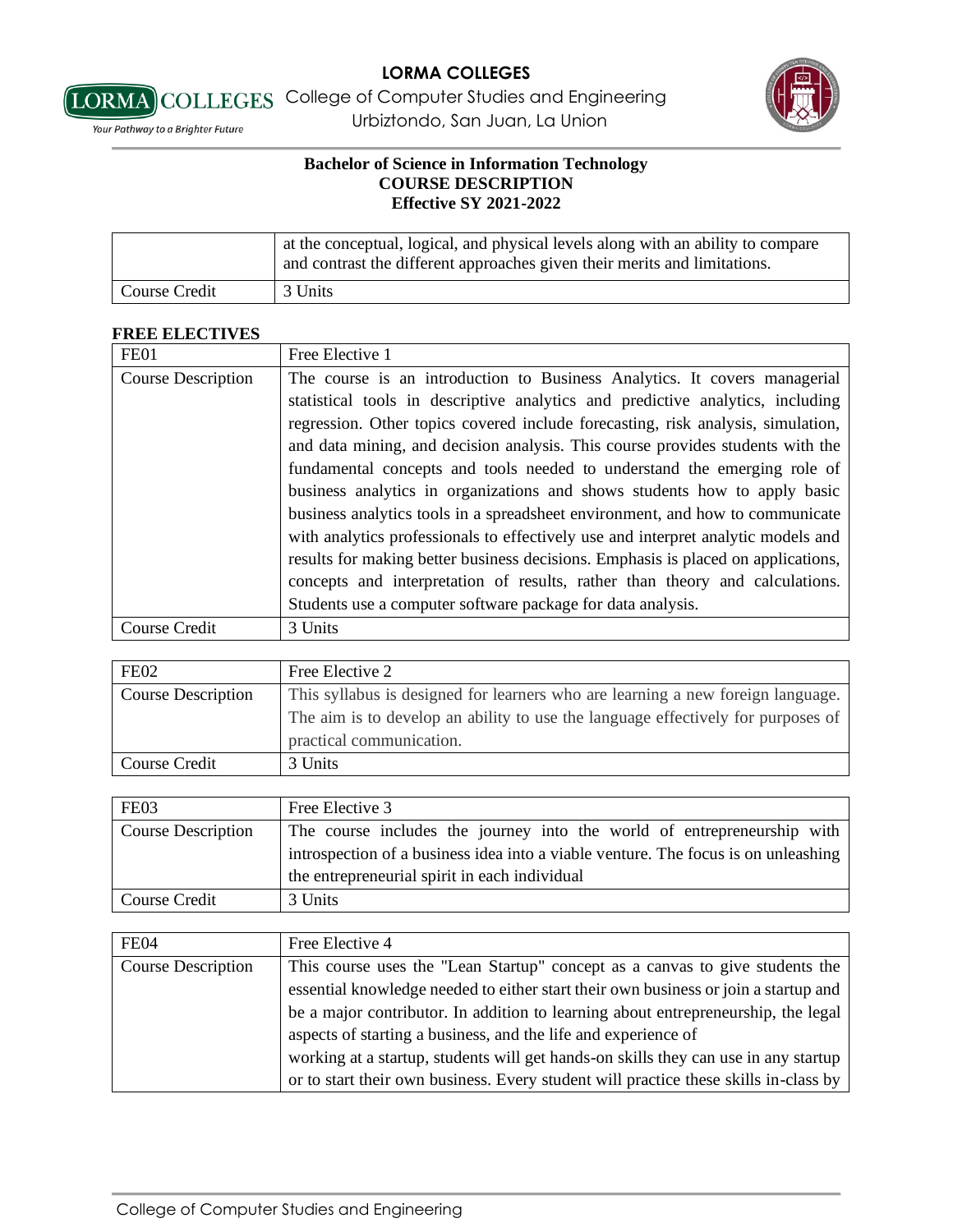



[LORMA] COLLEGES College of Computer Studies and Engineering *Vour Pathway to a Brighter Future* **Example 2** Urbiztondo, San Juan, La Union

## **Bachelor of Science in Information Technology COURSE DESCRIPTION Effective SY 2021-2022**

|               | building a real startup business (based on a pre-set collection of products and |
|---------------|---------------------------------------------------------------------------------|
|               | services).                                                                      |
| Course Credit | 3 Units                                                                         |

## **PHYSICAL EDUCATION**

| <b>PE01</b>               | <b>Physical Fitness and Wellness</b>                                             |
|---------------------------|----------------------------------------------------------------------------------|
| <b>Course Description</b> | This course is designed to provide students knowledge and skills in maintaining  |
|                           | a balanced and healthy lifestyle through various physical exercises, proper      |
|                           | posture, healthy diet, and fitness and wellness programs. Further, it also       |
|                           | includes the basic steps in dancing, and types of Philippine and foreign dances. |
|                           | This course enables the students value the benefits of physical wellness and     |
|                           | fitness and apply its principles in their life.                                  |
| Course Credit             | 2 Units                                                                          |

| <b>PE02</b>               | Self Defense                                                                                                                                                                                                                                                   |
|---------------------------|----------------------------------------------------------------------------------------------------------------------------------------------------------------------------------------------------------------------------------------------------------------|
| <b>Course Description</b> | This course is designed to familiarize the students with the various techniques<br>and strategies in protecting oneself in harmful situations. This course also                                                                                                |
|                           | provides awareness on the students the importance of psychological awareness,<br>alertness, physical health and endurance during difficult situations. Further, it<br>also train students on physical and mental training in using self-defense<br>techniques. |
| Course Credit             | 2 Units                                                                                                                                                                                                                                                        |

| <b>PE03</b>        | Swimming with Basic Life Support                                             |
|--------------------|------------------------------------------------------------------------------|
| Course Description | This course deals with the fundamentals of swimming and survival skills. The |
|                    | students are expected to learn the basic and advanced strokes and skills     |
|                    | associated with swimming and survival techniques.                            |
| Course Credit      | 2 Units                                                                      |

| <b>PE04</b>               | <b>Sports</b>                                                                                                                                                                                                                                                                                                                                                                                                                              |
|---------------------------|--------------------------------------------------------------------------------------------------------------------------------------------------------------------------------------------------------------------------------------------------------------------------------------------------------------------------------------------------------------------------------------------------------------------------------------------|
| <b>Course Description</b> | This course deals with various indoor and outdoor activities designed to arouse<br>the student's interests and abilities to develop self-esteem, perseverance,<br>courage, and sense of creativity which will be utilized and carried on to their<br>lifetime endeavors. Covers also activities in which the emphasis is placed upon<br>the development of physical skills through recreational sports essential for<br>stress management. |
| Course Credit             | 2 Units                                                                                                                                                                                                                                                                                                                                                                                                                                    |